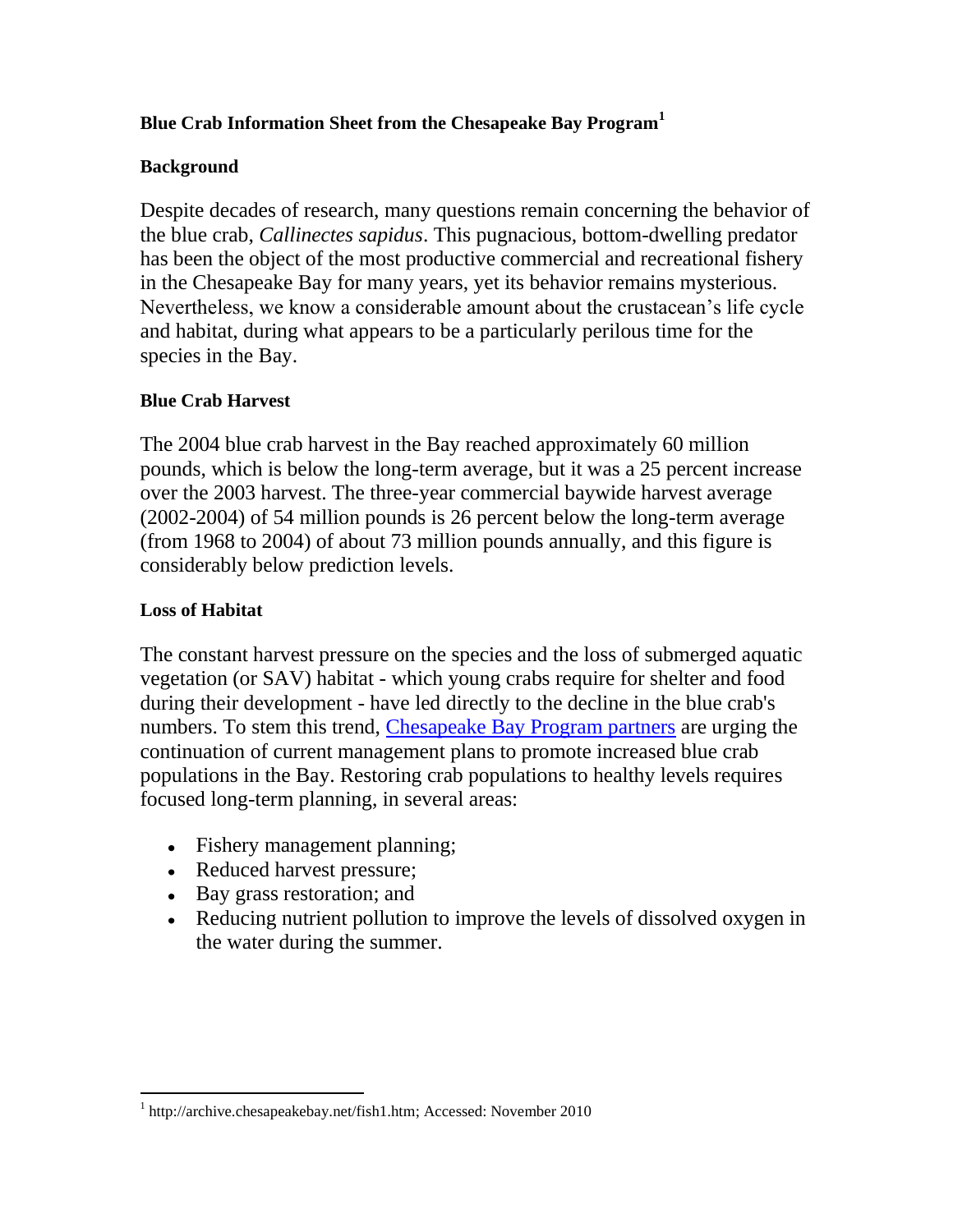## **Crab Facts**

The olive green-and-white 'blue crab'- so named for its brilliant blue claws - is a dominant benthic (or bottom-dwelling) predator in the estuaries, lagoons and coastal habitats of the Western Atlantic, Caribbean and Gulf of Mexico.

- The blue crab is a 10-legged crustacean, related to the shrimp, lobster and crayfish.
- It walks sideways using its three middle pairs of legs and uses its sharp front pincer claws to defend itself and grasp prey.
- The species earns part of its Latin name (*Callinectes*, in Greek, means 'beautiful swimmer') from the remaining pair of hind appendages, which are broad and flat like paddles and make the crab a remarkable swimmer indeed.
- A crab's gender can be determined by the shape of its underside 'apron'. The male crab's apron is shaped like an inverted 'T.' An adult female's apron is broad and rounded, while an immature female's is triangular. Red tips on the claws also indicate that the crab is female.
- A female carrying a cluster of orange eggs beneath her apron is known as a 'sponge crab' and is nearly ready to spawn.

Blue crabs are both predator and prey in the benthic and planktonic food webs of the Chesapeake Bay .

- In their post-larval and juvenile stages crabs provide food for [eel,](http://archive.chesapeakebay.net/info/american_eel.cfm) [drum,](http://archive.chesapeakebay.net/info/red_drum.cfm) [spot,](http://archive.chesapeakebay.net/info/spot.cfm) [Atlantic croaker,](http://archive.chesapeakebay.net/info/atlantic_croaker.cfm) [striped bass,](http://archive.chesapeakebay.net/info/striped_bass.cfm) sea trout and [catfish.](http://archive.chesapeakebay.net/info/catfish.cfm)
- Some sharks and [cownose rays](http://archive.chesapeakebay.net/cownose_ray.htm) feed on juveniles and larger crabs. The Atlantic Ridley sea turtle, an endangered species, migrates to the Bay every summer to feed on the blue crab, its preferred food.
- Cannibalism of young blue crabs by larger crabs is common and may regulate population abundance.

Adult blue crabs are omnivorous. They feed on bivalves, crustaceans, [fish,](http://archive.chesapeakebay.net/fish1.htm) annelids (including [marine worms\)](http://archive.chesapeakebay.net/polychaete.htm), plants, detritus and nearly anything else they can find, including dead fish and plants. The blue crab's favorite food appears to be thin-shelled bivalves. When bivalves are scarce, cannibalism on juvenile crabs increases.

## **The Blue Crab's Life Cycle**

Blue crab larvae—or 'zoea'—are released by mature females into high salinity waters near the mouth of the Chesapeake Bay.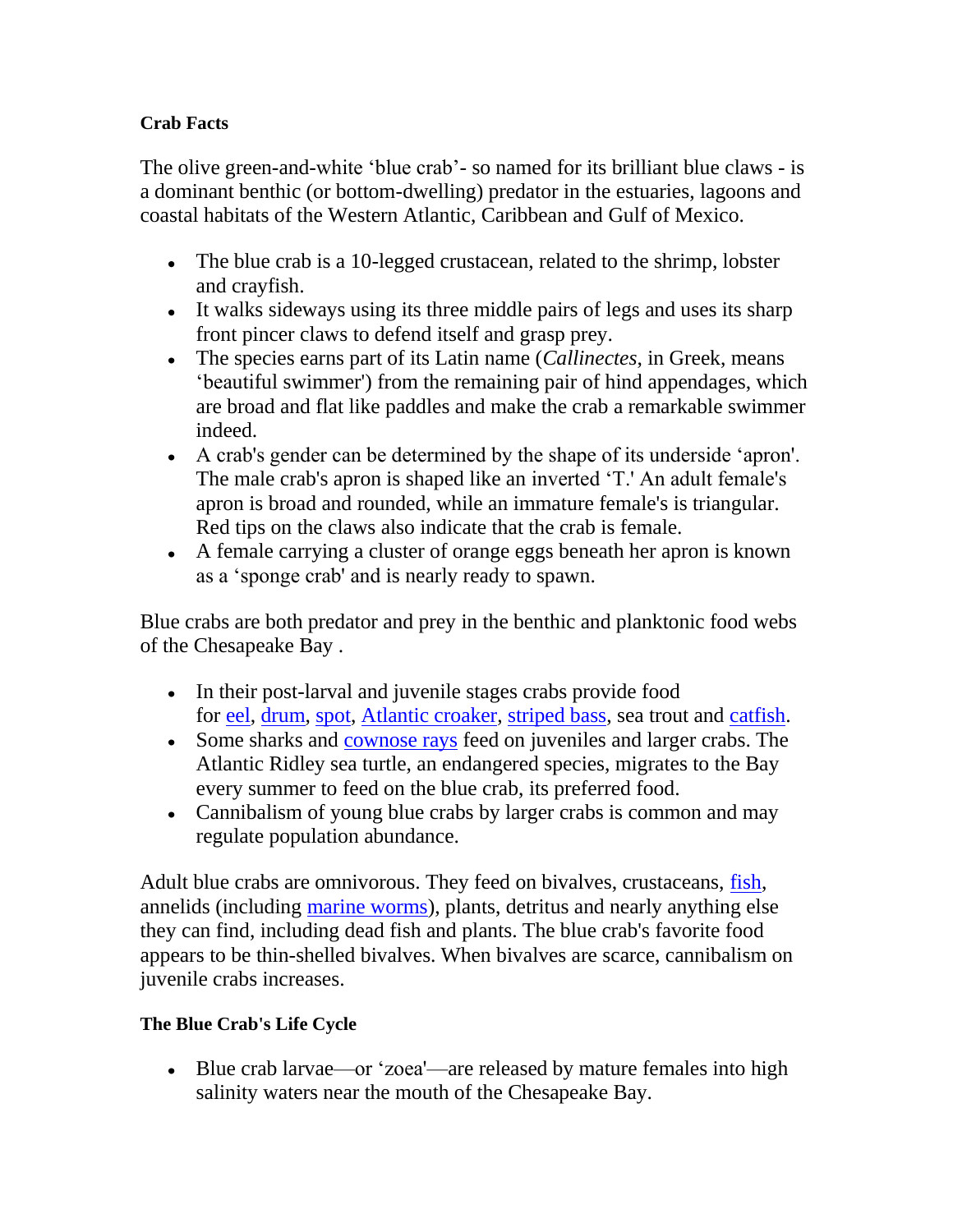- Currents transport zoea along the continental shelf, where they develop for a period of 30 to 45 days, passing through seven or eight distinct stages. During this period the shrimplike zoea feed on zooplankton and plant material. (See: [blue crab life stages](javascript:popWindow();)  $\Box$ )
- The zoea then develop into their postlarval ('megalops') stage (in which they resemble tiny crayfish or lobster) and are swept into the Bay by wind and currents, migrating vertically in response to light and tides. They use nocturnal flood tides to assist their movement up the estuary, into shallower nursery habitats, where beds of SAV provide nursery grounds and protection.
- After 6 to 20 days, depending on salinity and temperature, the megalopae molt, producing the true first crab stage. It is at this time that they become recognizable as miniature blue crabs.
- Blue crabs reach maturity at approximately 12 to 18 months of age, growing to approximately five inches wide, which is the legal size for harvesting.
- The sexually mature crab is approximately five inches wide, which is the legal size for harvesting.

Once the blue crab reaches maturity, it will begin to mate.

- Before mating, the male 'cradles' a soft-shell female in its legs and carries her for up to several days while searching for suitable cover, where he guards her during her final molt. Mating takes place while the female is in her soft-shell phase.
- After mating, the male resumes cradling the female for several more days until her new shell has hardened. The male departs to search for another receptive female; the female migrates to the higher salinities of the lower Bay, where she develops an [orange external egg mass](javascript:popWindow2();)  $\Box$ beneath her apron that may contain between 750,000 and 8 million eggs, depending on her size.
- This egg mass darkens over a two-week period as the orange yolk is consumed by the developing larvae. Larvae develop large black eye spots as hatching approaches.
- Spawning occurs over a period of one to two weeks, from May to September, with a minor peak in June and major peaks in July and August.
- Individual females may spawn more than once, depending on the amount of sperm transferred during mating.
- Successive spawns may occur during the same year, or females may wait an entire winter to spawn again the following spring.